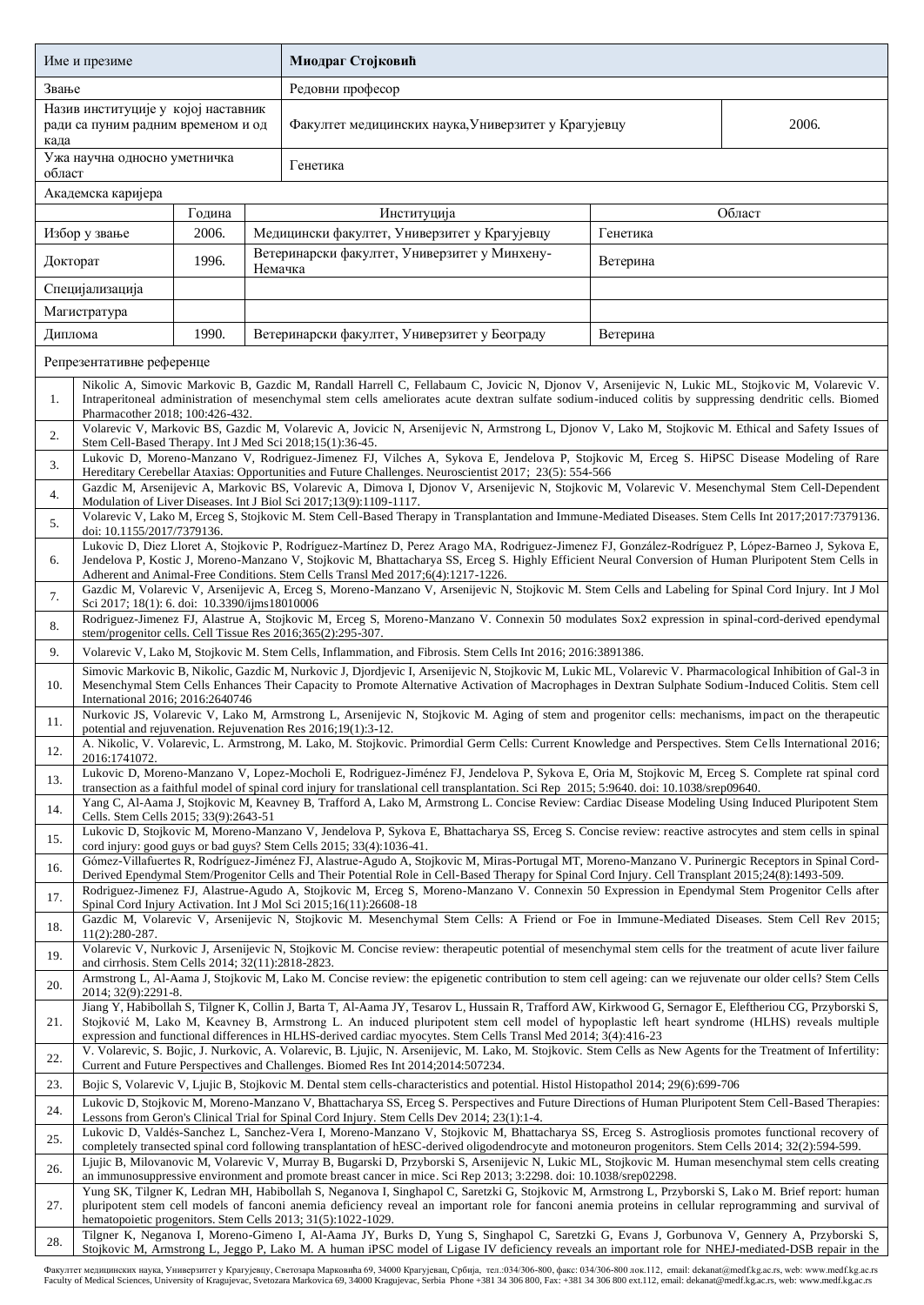|                                                                         | survival and genomic stability of induced pluripotent stem cells and emerging haematopoietic progenitors. Cell Death Differ 2013; 20(8):1089-1100.                                                                                                                                                                                                                               |                                                                                                                    |                                                                                                                                                                                                                                                                                                             |  |  |  |  |  |  |  |
|-------------------------------------------------------------------------|----------------------------------------------------------------------------------------------------------------------------------------------------------------------------------------------------------------------------------------------------------------------------------------------------------------------------------------------------------------------------------|--------------------------------------------------------------------------------------------------------------------|-------------------------------------------------------------------------------------------------------------------------------------------------------------------------------------------------------------------------------------------------------------------------------------------------------------|--|--|--|--|--|--|--|
|                                                                         | Tilgner K, Neganova I, Singhapol C, Saretzki G, Al-Aama JY, Evans J, Gorbunova V, Gennery A, Przyborski S, Stojkovic M, Armstrong L, Jeggo P, Lako M.                                                                                                                                                                                                                            |                                                                                                                    |                                                                                                                                                                                                                                                                                                             |  |  |  |  |  |  |  |
| 29.                                                                     | Brief report: a human induced pluripotent stem cell model of cernunnos deficiency reveals an important role for XLF in the survival of the primitive                                                                                                                                                                                                                             |                                                                                                                    |                                                                                                                                                                                                                                                                                                             |  |  |  |  |  |  |  |
|                                                                         | hematopoietic progenitors. Stem Cells 2013; 31(9):2015-2023.                                                                                                                                                                                                                                                                                                                     |                                                                                                                    |                                                                                                                                                                                                                                                                                                             |  |  |  |  |  |  |  |
| 30.                                                                     | Becker-Kojić ZA, Ureña-Peralta JR, Saffrich R, Rodriguez-Jiménez FJ, Rubio MP, Rios P, Romero A, Ho AD, Stojković M. A Novel Human Glycoprotein<br>ACA is an Upstream Regulator of Human Hematopoiesis. Bull Exp Biol Med 2013; 155(4):536-551.                                                                                                                                  |                                                                                                                    |                                                                                                                                                                                                                                                                                                             |  |  |  |  |  |  |  |
| 31.                                                                     | Becker-Kojić ZA, Ureña Peralta JR, Zipančić I, Rodriguez-Jiménez FJ, Rubio MP, Stojković P, Roselló MG, Stojković M. Activation by ACA Induces<br>Pluripotency in Human Blood Progenitor Cells. Bull Exp Biol Med 2013; 155(4):552-567.                                                                                                                                          |                                                                                                                    |                                                                                                                                                                                                                                                                                                             |  |  |  |  |  |  |  |
| 32.                                                                     | Volarevic V, Erceg S, Bhattacharya SS, Stojkovic P, Horner P, Stojkovic M. Stem cell based therapy for spinal cord injury. Cell Transplant 2013; 22(8):1309-<br>1323                                                                                                                                                                                                             |                                                                                                                    |                                                                                                                                                                                                                                                                                                             |  |  |  |  |  |  |  |
| 33.                                                                     | Lukovic D, Moreno-Manzano V, Stojkovic M, Bhattacharya S, Erceg S. Human pluripotent stem cells in the treatment of spinal cord injury. Stem Cells 2012;<br>30(9):1787-1792.                                                                                                                                                                                                     |                                                                                                                    |                                                                                                                                                                                                                                                                                                             |  |  |  |  |  |  |  |
| 34.                                                                     | Rodríguez-Jimnez FJ, Alastrue-Agudo A, Erceg S, Stojkovic M, Moreno-Manzano V. FM19G11 Favors Spinal Cord Injury Regeneration and Stem Cell Self-<br>Renewal by Mitochondrial Uncoupling and Glucose Metabolism Induction. Stem Cells 2012; 30(10):2221-2233.                                                                                                                    |                                                                                                                    |                                                                                                                                                                                                                                                                                                             |  |  |  |  |  |  |  |
| 35.                                                                     | Escobedo-Lucea C, Ayuso-Sacido A, Xiong C, Prado-López S, Del Pino MS, Melguizo D, Bellver-Estellés C, Gonzalez-Granero S, Valero ML, Moreno R,<br>Burks DJ, Stojkovic M. Development of a Human Extracellular Matrix for Applications Related with Stem Cells and Tissue Engineering. Stem Cell Rev 2012;<br>$8(1):170-183.$                                                    |                                                                                                                    |                                                                                                                                                                                                                                                                                                             |  |  |  |  |  |  |  |
| 36.                                                                     | Armstrong L, Lako M, Buckley N, Lappin T.R.J, Murphy M.J, Nolta J.A, Pittenger M, Stojkovic M. Our Top 10 Developments in Stem Cell Biology over the<br>Last 30 Years. Stem Cells 2012; 30(1):2-9.                                                                                                                                                                               |                                                                                                                    |                                                                                                                                                                                                                                                                                                             |  |  |  |  |  |  |  |
| 37.                                                                     | Volarevic V, Ljujic B, Lukic A, Arsenijevic N, Stojkovic M. Human Stem Cell Research and Regenerative Medicine - Present and Future. British Medical<br>Bulletin 2011; 99:155-168.                                                                                                                                                                                               |                                                                                                                    |                                                                                                                                                                                                                                                                                                             |  |  |  |  |  |  |  |
| 38.                                                                     | Erceg S, Moreno-Manzano V, Garita-Hernandez M, Stojkovic M, Bhattacharya SS. Concise review: stem cells for the treatment of cerebellar-related disorders.<br>Stem Cells 2011; 29(4):564-569.                                                                                                                                                                                    |                                                                                                                    |                                                                                                                                                                                                                                                                                                             |  |  |  |  |  |  |  |
| 39.                                                                     | MacIntyre DA, Melguizo Sanchís D, Jiménez B, Moreno R, Stojkovic M, Pineda-Lucena A. Characterisation of human embryonic stem cells conditioning<br>media by 1H-nuclear magnetic resonance spectroscopy. PLoS One 2011; 6(2):e16732                                                                                                                                              |                                                                                                                    |                                                                                                                                                                                                                                                                                                             |  |  |  |  |  |  |  |
| 40.                                                                     | Stem Cells 2011;29(4):564-569.                                                                                                                                                                                                                                                                                                                                                   |                                                                                                                    | Erceg S, Moreno-Manzano V, Garita-Hernandez M, Stojkovic M, Bhattacharya SS. Concise review: stem cells for the treatment of cerebellar-related disorders.                                                                                                                                                  |  |  |  |  |  |  |  |
| 41.                                                                     | Illich DJ, Demir N, Stojković M, Scheer M, Rothamel D, Neugebauer J, Hescheler J, Zöller JE. Concise review: induced pluripotent stem cells and lineage<br>reprogramming: prospects for bone regeneration. Stem Cells 2011; 29(4):555-563.                                                                                                                                       |                                                                                                                    |                                                                                                                                                                                                                                                                                                             |  |  |  |  |  |  |  |
| 42.                                                                     |                                                                                                                                                                                                                                                                                                                                                                                  |                                                                                                                    | Volarevic V, Arsenijevic N, Lukic M.L, Stojkovic M. Mesenchymal Stem Cell Treatment of Complications of Diabetes Mellitus. Stem Cells 2011; 29(1):5-10                                                                                                                                                      |  |  |  |  |  |  |  |
| 43.                                                                     | Taléns-Visconti R, Sanchez-Vera I, Kostic J, Perez-Arago MA, Erceg S, Stojkovic M, Guerri C. Neural Differentiation from Human Embryonic Stem Cells as a<br>Tool to Study Early Brain Development and the Neuroteratogenic Effects of Ethanol. Stem Cells Dev 2011; 20(2):327-39                                                                                                 |                                                                                                                    |                                                                                                                                                                                                                                                                                                             |  |  |  |  |  |  |  |
| 44.                                                                     |                                                                                                                                                                                                                                                                                                                                                                                  |                                                                                                                    | Nayernia K, Lee JH, Lako M, Armstrong L, Herbert M, Li M, Engel W, Elliott D, Stojkovic M, Parrington J, Murdoch A, Strachan T, Zhang X.<br>RETRACTION - In Vitro Derivation of Human Sperm from Embryonic Stem Cells. Stem Cells Dev 2010; (available from: doi:10.1089/scd.2009.0063).                    |  |  |  |  |  |  |  |
| 45.                                                                     | Cervera R, Silvestre M, Martí N, García-Mengual E, Moreno R, Stojkovic M. Effects of Different Oocyte Activation Procedures on Development and Gene<br>Expression of Porcine Pre-Implantation Embryos. Reprod Domest Anim 2010; 45(5):e12-20.                                                                                                                                    |                                                                                                                    |                                                                                                                                                                                                                                                                                                             |  |  |  |  |  |  |  |
| 46.                                                                     | Prado-Lopez S, Conesa A, Armiñán A, Martínez-Losa M, Escobedo-Lucea C, Gandia C, Tarazona S, Melguizo D, Blesa D, Montaner D, Sanz-González S,<br>Sepúlveda P, Götz S, O'Connor JE, Moreno R, Dopazo J, Burks DJ, Stojkovic M. Hypoxia promotes efficient differentiation of human embryonic stem cells to<br>functional endothelium. Stem Cells 2010; 28(3):407-418.            |                                                                                                                    |                                                                                                                                                                                                                                                                                                             |  |  |  |  |  |  |  |
| 47.                                                                     |                                                                                                                                                                                                                                                                                                                                                                                  |                                                                                                                    | Tilgner K, Atkinson SP, Yung S, Golebiewska A, Stojkovic M, Moreno R, Lako M, Armstrong L. Expression of GFP under the control of the RNA helicase                                                                                                                                                          |  |  |  |  |  |  |  |
| 48.                                                                     | VASA permits fluorescence-activated cell sorting isolation of human primordial germ cells. Stem Cells 2010; 28(1):84-92.<br>Ronaghi M, Erceg S, Moreno-Manzano V, Stojkovic M. Challenges of Stem Cell Therapy for Spinal Cord Injury: Human Embryonic Stem Cells, Endogenous<br>Neural Stem Cells, or Induced Pluripotent Stem Cells? Stem Cells 2010; 28(1):93-99.             |                                                                                                                    |                                                                                                                                                                                                                                                                                                             |  |  |  |  |  |  |  |
| 49.                                                                     |                                                                                                                                                                                                                                                                                                                                                                                  |                                                                                                                    | Moreno-Manzano V, Rodríguez-Jiménez FJ, Aceña-Bonilla JL, Fustero-Lardíes S, Erceg S, Dopazo J, Montaner D, Stojkovic M, Sánchez-Puelles JM.<br>FM19G11, a new hypoxia-inducible factor (HIF) modulator, affects stem cell differentiation status. J Biol Chem 2010; 285(2):1333-1342.                      |  |  |  |  |  |  |  |
| 50.                                                                     | from IVF and ICSI. Hum Reprod 2010; 25(9):2387-23895.                                                                                                                                                                                                                                                                                                                            |                                                                                                                    | Santos F, Hyslop L, Stojkovic P, Leary C, Murdoch A, Reik W, Stojkovic M, Herbert M, Dean W. Evaluation of epigenetic marks in human embryos derived                                                                                                                                                        |  |  |  |  |  |  |  |
| 51.                                                                     |                                                                                                                                                                                                                                                                                                                                                                                  |                                                                                                                    | Erceg S, Ronaghi M, Zipancic I, Lainez S, Roselló MG, Xiong C, Moreno-Manzano V, Rodríguez-Jiménez FJ, Planells R, Alvarez-Dolado M, Bhattacharya<br>SS, Stojkovic M. Efficient differentiation of human embryonic stem cells into functional cerebellar-like cells. Stem Cells Dev 2010; 19(11):1745-1756. |  |  |  |  |  |  |  |
| 52.                                                                     | Armstrong L, Tilgner K, Saretzki G, Atkinson SP, Stojkovic M, Moreno R, Przyborski S, Lako M. Human induced pluripotent stem cell lines show stress<br>defense mechanisms and mitochondrial regulation similar to those of human embryonic stem cells. Stem Cells 2010; 28(4):661-673.                                                                                           |                                                                                                                    |                                                                                                                                                                                                                                                                                                             |  |  |  |  |  |  |  |
| 53.                                                                     |                                                                                                                                                                                                                                                                                                                                                                                  |                                                                                                                    | Lako M, Armstrong L, Stojkovic M. Induced pluripotent stem cells: it looks simple but can looks deceive? Stem Cells 2010; 28(5):845-850.                                                                                                                                                                    |  |  |  |  |  |  |  |
| 54.                                                                     | Hovatta O, Stojkovic M, Nogueira M, Varela-Nieto I. European scientific, ethical, and legal issues on human stem cell research and regenerative medicine.<br>Stem Cells 2010; 28(6):1005-1007.                                                                                                                                                                                   |                                                                                                                    |                                                                                                                                                                                                                                                                                                             |  |  |  |  |  |  |  |
| 55.                                                                     | Erceg S, Ronaghi M, Oria M, García Roselló M, Amparo Pérez Aragó M, Lopez MG, Radojevic I, Moreno-Manzano V, Rodríguez-Jiménez FJ, Bhattacharya<br>SS, Cordoba J, Stojkovic M. Transplanted oligodendrocytes and motoneuron progenitors generated from human embryonic stem cells promote locomotor<br>recovery after spinal cord transection. Stem Cells 2010; 28(9):1541-1549. |                                                                                                                    |                                                                                                                                                                                                                                                                                                             |  |  |  |  |  |  |  |
| 56.                                                                     |                                                                                                                                                                                                                                                                                                                                                                                  |                                                                                                                    | Cervera RP, Stojkovic M. Developments and Challenges in Human Embryonic Stem Cell Research in Spain. Stem Cell Rev 2009; 5(4):334-339.                                                                                                                                                                      |  |  |  |  |  |  |  |
| 57.                                                                     | Cervera RP, Martí-Gutiérrez N, Escorihuela E, Moreno R, Stojkovic M. Trichostatin A affects histone acetylation and gene expression in porcine somatic cell<br>nucleus transfer embryos. Theriogenology 2009;72(8):1097-10.                                                                                                                                                      |                                                                                                                    |                                                                                                                                                                                                                                                                                                             |  |  |  |  |  |  |  |
| 58.                                                                     | Moreno-Manzano V, Rodríguez-Jiménez FJ, García-Roselló M, Laínez S, Erceg S, Calvo MT, Ronaghi M, Lloret M, Planells-Cases R, Sánchez-Puelles JM,<br>Stojkovic M. Activated spinal cord ependymal stem cells rescue neurological function. Stem Cells 2009;27(3):733-43.                                                                                                         |                                                                                                                    |                                                                                                                                                                                                                                                                                                             |  |  |  |  |  |  |  |
| 59.                                                                     | Zhang X, Neganova I, Przyborski S, Yang C, Cooke M, Atkinson SP, Anyfantis G, Fenyk S, Keith WN, Hoare SF, Hughes O, Strachan T, Stojkovic M, Hinds<br>PW, Armstrong L, Lako M. A role for NANOG in G1 to S transition in human embryonic stem cells through direct binding of CDK6 and CDC25A. J Cell Biol<br>2009;184(1):67-82.                                                |                                                                                                                    |                                                                                                                                                                                                                                                                                                             |  |  |  |  |  |  |  |
| 60.                                                                     | Erceg S, Ronaghi M, Stojković M. Human embryonic stem cell differentiation toward regional specific neural precursors. Stem Cells 2009; 27(1):78-87.                                                                                                                                                                                                                             |                                                                                                                    |                                                                                                                                                                                                                                                                                                             |  |  |  |  |  |  |  |
| 61.                                                                     |                                                                                                                                                                                                                                                                                                                                                                                  | Stojković M. Human embryonic stem cells (hESCs): celebrating 10 years of hESC lines. Stem Cells 2008; 26(11):2746. |                                                                                                                                                                                                                                                                                                             |  |  |  |  |  |  |  |
| 62.                                                                     |                                                                                                                                                                                                                                                                                                                                                                                  |                                                                                                                    | Erceg S, Ronaghi M, Stojkovic M. Human embryonic stem cell differentiation toward regional specific neural precursors. Stem Cells. 2009; 27:78-87.                                                                                                                                                          |  |  |  |  |  |  |  |
| 63.                                                                     | Tilgner K, Atkinson SP, Golebiewska A, Stojkovic M, Lako M, Armstrong L. Isolation of Primordial Germ Cells from Differentiating Human Embryonic Stem<br>Cells. Stem Cells 2008; 26:3075-3085.                                                                                                                                                                                   |                                                                                                                    |                                                                                                                                                                                                                                                                                                             |  |  |  |  |  |  |  |
| 64.                                                                     | Ledran MH, Krassowska A, Armstrong L, Dimmick I, Renström J, Lang R, Yung S, Santibanez-Coref M, Dzierzak E, Stojkovic M, Oostendorp RA, Forrester<br>L, Lako M. Efficient hematopoietic differentiation of human embryonic stem cells on stromal cells derived from hematopoietic niches. Cell Stem Cell 2008;<br>$3(1):85-98.$                                                 |                                                                                                                    |                                                                                                                                                                                                                                                                                                             |  |  |  |  |  |  |  |
| Збирни подаци научне, односно уметничке и стручне активности наставника |                                                                                                                                                                                                                                                                                                                                                                                  |                                                                                                                    |                                                                                                                                                                                                                                                                                                             |  |  |  |  |  |  |  |
| Science Citation Index,<br>Web of Science                               |                                                                                                                                                                                                                                                                                                                                                                                  |                                                                                                                    |                                                                                                                                                                                                                                                                                                             |  |  |  |  |  |  |  |
| Укупан број цитата                                                      |                                                                                                                                                                                                                                                                                                                                                                                  | Scopus                                                                                                             |                                                                                                                                                                                                                                                                                                             |  |  |  |  |  |  |  |
|                                                                         |                                                                                                                                                                                                                                                                                                                                                                                  |                                                                                                                    |                                                                                                                                                                                                                                                                                                             |  |  |  |  |  |  |  |

Факултет медицинских наука, Универзитет у Крагујевцу, Светозара Марковића б9, 34000 Крагујевац, Србија, тел:034/306-800, факс: 034/306-800 лок.112, email: dekanat@medf.kg.ac.rs, web: www.medf.kg.ac.rs<br>Faculty of Medical S